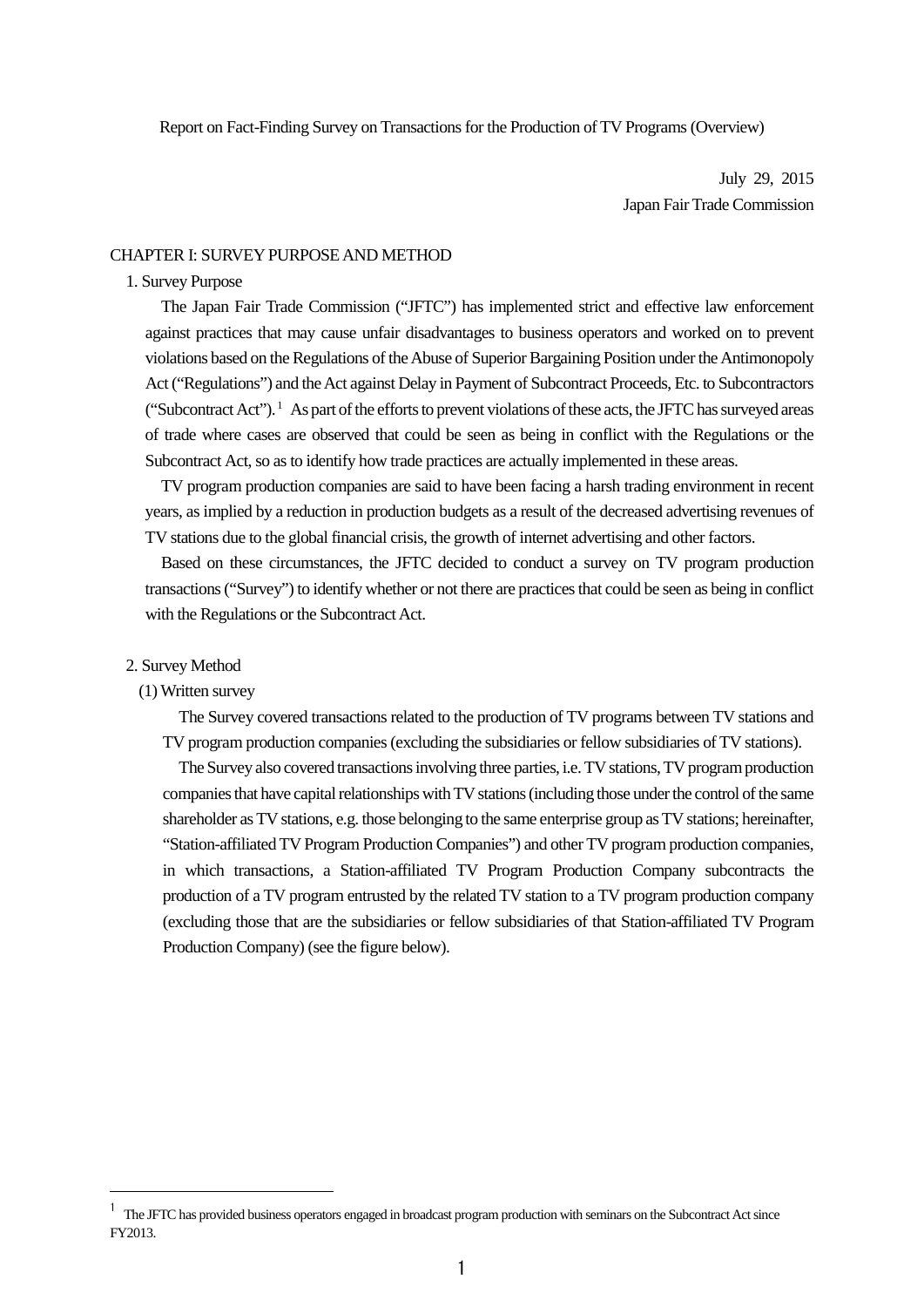# Entrusts the production of a TV program



Provides services

In the written survey, a questionnaire was sent to 500 TV stations and 76 Station-affiliated TV Program Production Companies (hereinafter collectively, "TV Stations, etc."), as well as to 800 TV program production companies (excluding the subsidiaries or fellow subsidiaries of TV stations or Station-affiliated TV Program Production Companies. The same applies hereinafter).

The number of questionnaires sent and the number of respondents are shown below:

| Type of business surveyed                                    | No. of questionnaires sent $(A)$ | No. of respondents $(B)(B/A)$ |
|--------------------------------------------------------------|----------------------------------|-------------------------------|
| TV stations                                                  | 500                              | 379 (75.8%)                   |
| Station-affiliated TV Program<br><b>Production Companies</b> | 76                               | 54 (71.1%)                    |
| TV program production<br>companies                           | 800                              | 280 (35.0%)                   |

Among the respondents to the written survey, 254 TV stations, 29 Station-affiliated TV Program Production Companies and 109 TV program production companies replied that they were involved in transactions for the production of TV programs. The results of the Survey were compiled based on the responses from these TV stations and Station-affiliated TV Program Production Companies (totaling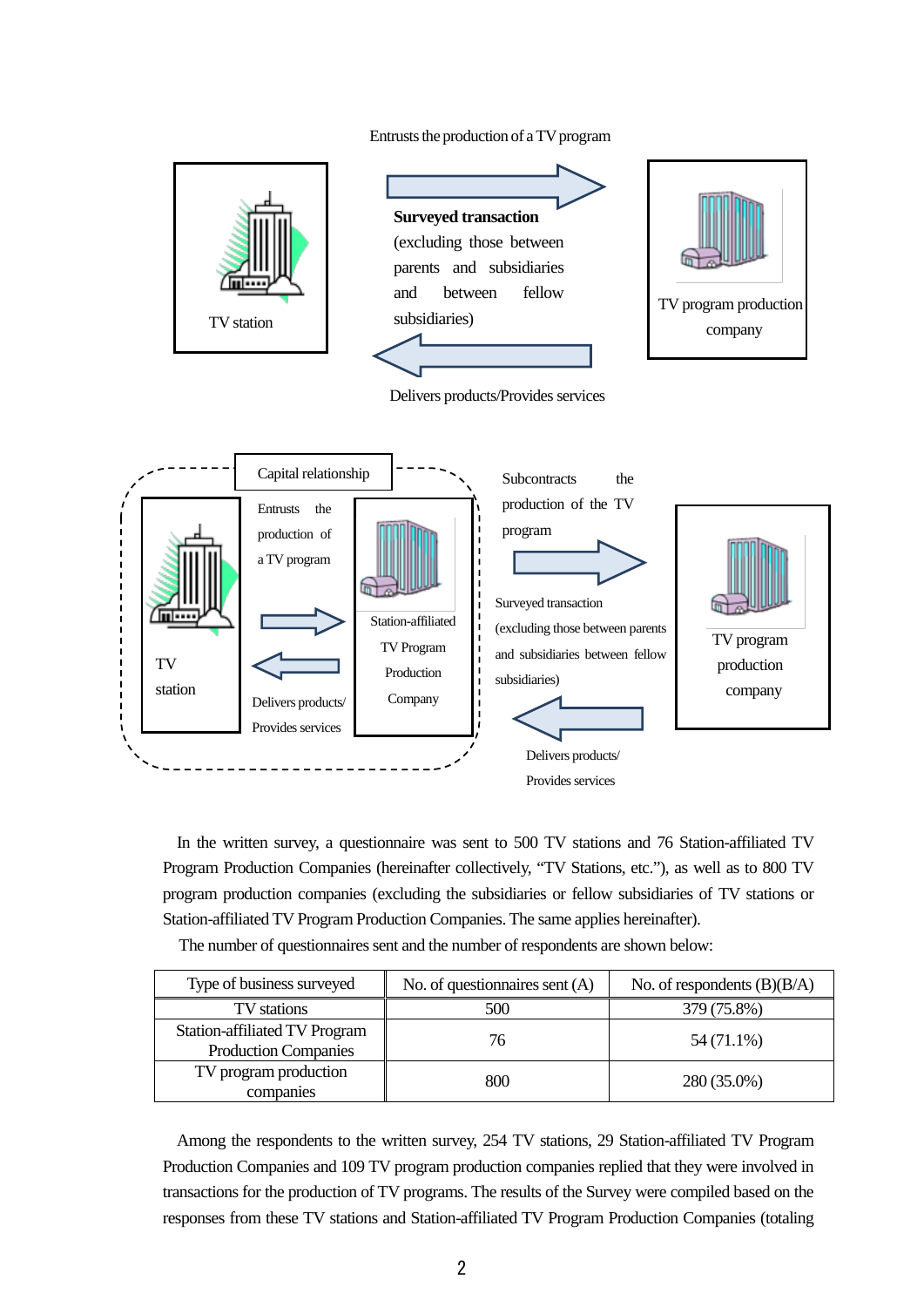283) regarding all transactions with their counterparty TV program production companies, as well as the responses from these TV program production companies (totaling 109) regarding their transactions for the production of TV programs with TV Stations, etc. with higher annual transaction volumes (i.e. top five counterparties, excluding their parent or fellow subsidiary companies; hereinafter, "Major Client TV Stations, etc.").

(2) Hearing Survey

Among the respondents to the written survey, a hearing survey was conducted with 2 TV stations, 28 TV program production companies and three relevant trade associations.

- 3. Survey Coverage Period, etc
	- (1) Date questionnaires sent: February 16, 2015
	- (2) Response deadline: March 16, 2015
	- (3) Coverage period: January 1, 2014 to December 31, 2014

# CHAPTER II: OVERVIEW OF THE INDUSTRY

1. Operations Related to the Production of TV Programs

Major operations related to TV program production are as follows:

(1) Performance/Management of program production

Operations to organize the staff for program production and perform/manage program production under the leadership of the producer, who is responsible for planning programs and managing production costs, and the director, who is responsible for directing programs

- (2) Operations related to art direction Operations related to large and small props, costumes, etc. necessary for program production
- (3) Operations related to engineering

Operations to provide equipment and places necessary for program production, including cameras, audio equipment, lighting, VTRs, studios and outdoor broadcasting vans and operation of such equipment

(4) Post production operation

Operations to rent equipment and places on an hourly basis for video and audio recording and editing, together with specialist staff who operate the equipment

Transactions for the operations related to art direction, the operations related to engineering or the post production operations only were excluded from the scope of the Survey.

2. Market Size

-

According to the "Report on Survey Research Concerning the Actual Status of Production and Distribution of Media Software" (September 2014) by the Institute for Information and Communications Policy of the Ministry of Internal Affairs and Communications, the size of the Japanese contents market in [2](#page-2-0)012 was 11,240.1 billion yen, which consisted of 2,758.9 billion yen for terrestrial TV programs<sup>2</sup> and

<span id="page-2-0"></span><sup>&</sup>lt;sup>2</sup> The amount represents the total of the primary distribution market size (which is the total of the revenues from the broadcasting business and from viewer fees obtained by terrestrial TV stations) and the multi-use market size (which was calculated by first estimating the ratios in which terrestrial TV programs were subject to secondary use for satellite broadcast, CATV and VTRs and then multiplying the business income of satellite TV stations and CATV stations by the ratios thus estimated).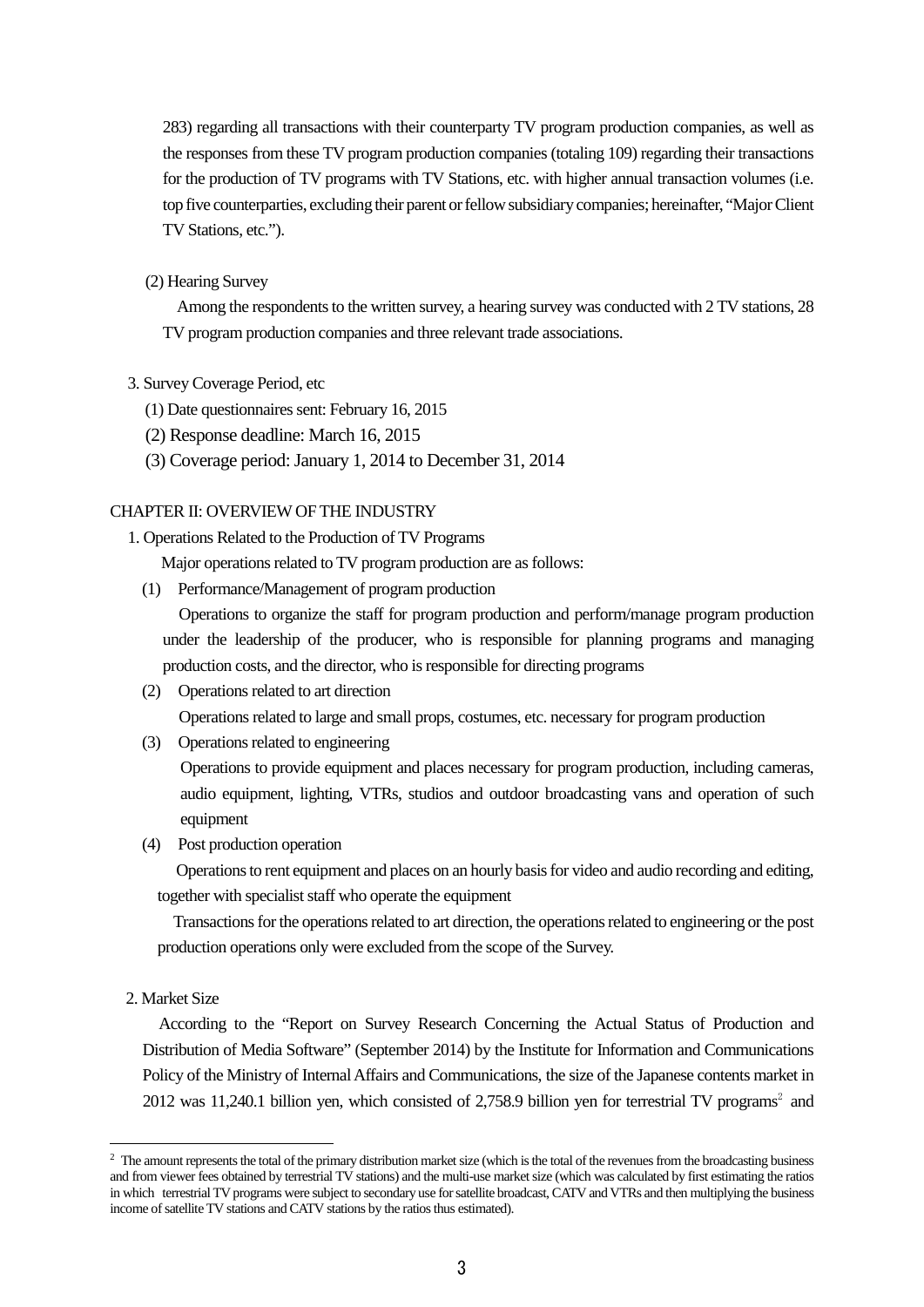888.4 billion yen for satellite and CATV programs. [3](#page-3-0) Also according to the same report, the total production cost for terrestrial TV programs was 1,734.8 billion yen, for satellite TV programs it was 142.5 billion yen and for CATV programs it was 16.8 billion yen in 2012.



Size of the Japanese Contents Market in 2012

- 3. Overview of Enterprises Broadcasting TV Programs and Enterprises Producing TV Programs
	- (1) Enterprises broadcasting TV programs

<u>.</u>

Enterprises broadcasting TV programs include the Japan Broadcasting Corporation and terrestrial commercial broadcasters, who broadcast programs by terrestrial waves (hereinafter collectively, "Terrestrial Broadcasters"), satellite broadcasters, who broadcast programs via a satellite, and wire television broadcasters, who broadcast programs via cables (hereinafter collectively, "Cable TV Broadcasters"). The numbers of commercial broadcasters are shown below.

|                                     |                                                              | Transition in the Number of Commercial Broadcasters <sup>4</sup> |                |           |         | (Units: persons) |
|-------------------------------------|--------------------------------------------------------------|------------------------------------------------------------------|----------------|-----------|---------|------------------|
|                                     |                                                              | FY 2009                                                          | <b>FY 2010</b> | FY 2011   | FY 2012 | FY 2013          |
| Terrestrial commercial broadcasters |                                                              | 127                                                              | 127            | 127       | 127     | 127              |
| Satellite broadcasters              |                                                              | 113                                                              | 113            | 108<br>92 |         | 72               |
| <b>Cable TV Broadcasters</b>        | Engaged in independent<br>broadcasting and<br>rebroadcasting | 540                                                              | 526            | 556       | 545     | 539              |
|                                     | Engaged in<br>rebroadcasting only                            | 536                                                              | 565            | 386       | 256     | 253              |

<span id="page-3-0"></span><sup>&</sup>lt;sup>3</sup> The amount represents the total of the primary distribution market size for satellite TV programs, the multi-use market size, and the primary distribution market size for CATV TV programs.

<span id="page-3-1"></span><sup>&</sup>lt;sup>4</sup> Source: The number of terrestrial commercial broadcasters and satellite broadcasters is based on the 2014 White Paper on Telecommunications (Ministry of Internal Affairs and Communications), and the number of Cable TV Broadcasters is based on the Current Status of Cable TV (FY2000 to FY2013) (Bureau of Statistics, Ministry of Internal Affairs and Communications).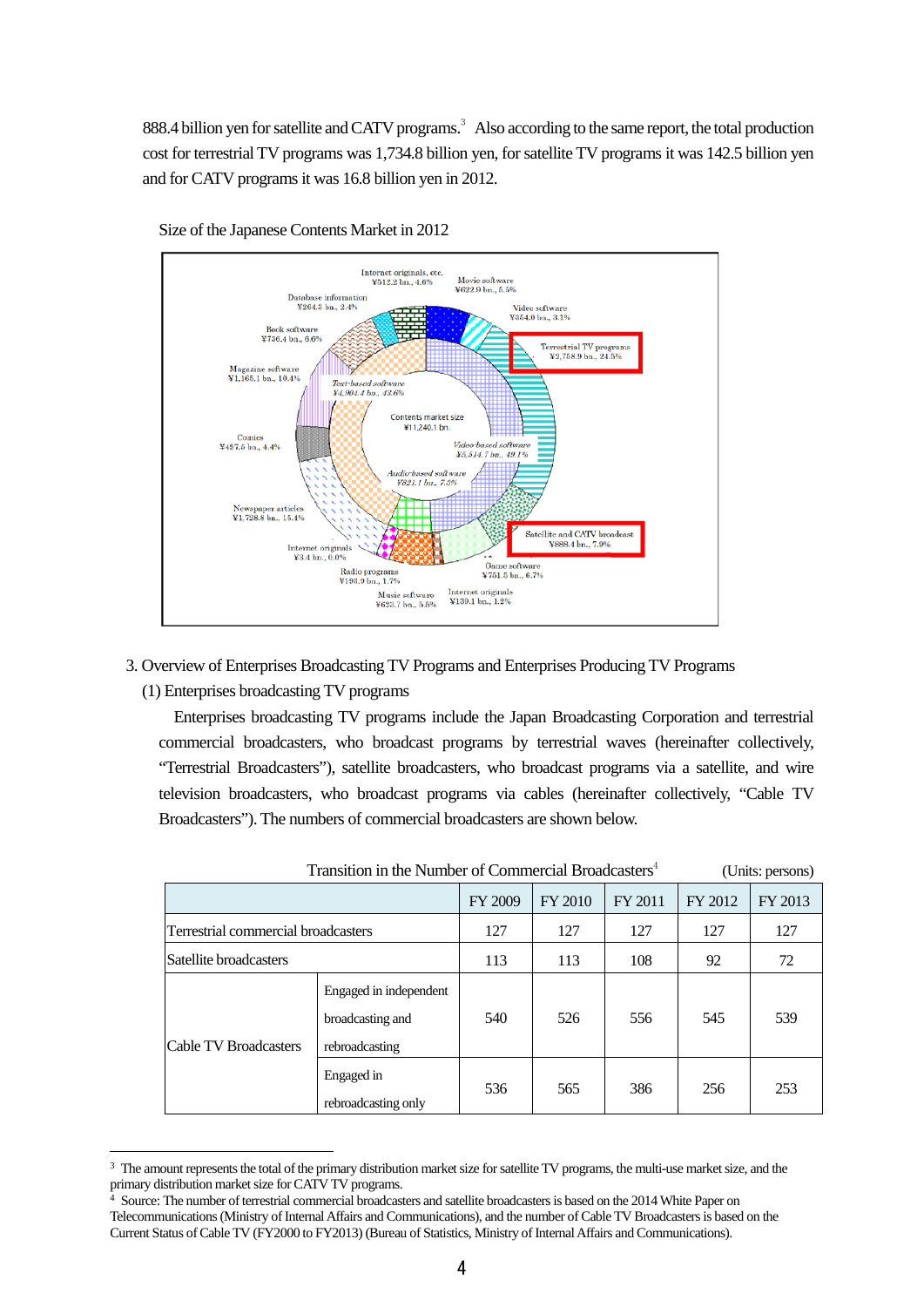## **a. Japan Broadcasting Corporation**

The Japan Broadcasting Corporation (hereinafter collectively, NIPOON HOSO KYOKAI, "NHK") is a government affiliated corporation founded in accordance with the provisions of the Broadcast Act. NHK is engaged in public broadcasting. According to the Broadcast Act, the purpose of NHK is "to transmit domestic basic broadcasting through good, rich broadcast programs, which may be received far and wide throughout Japan, for the purpose of public welfare." (Article 15 of the Act) and so on.

## **b. Terrestrial commercial broadcasters**

The five TV stations in Tokyo, which are called "key stations" (i.e. Nippon Television Network Corporation, Tokyo Broadcasting System Television, Inc., Fuji Television Network, Inc., TV Asahi Corporation and TV TOKYO Corporation) each has established a broadcast network (which is simply called "Network"), and most local TV stations in Japan belong to one of these Networks.<sup>[5](#page-4-0)</sup> The programs produced/purchased and broadcast by the key stations, etc. are often provided to and broadcast by local stations through these Networks. The business of local TV stations is thus largely dependent on the TV programs provided by the Networks.

## **c. Satellite broadcasters**

There are two types of Satellite Broadcaster: those engaged in BS broadcast via a broadcast satellite and those engaged in CS broadcast via a communications satellite. Each Satellite Broadcaster broadcasts TV programs by relaying the signals of the TV programs via a broadcast or communications satellite and transmitting them to individual households.

Some Satellite Broadcasters are member companies of the group formed by a key station (which is a Terrestrial Commercial Broadcaster) and are engaged in free-of-charge broadcasting. Others are broadcasters engaged in broadcasting pay TV programs through specialized TV channels, such as SKY Perfect Broadcasting Corporation, and so on.

### **d. Cable TV Broadcasters**

Cable TV Broadcasters broadcast TV programs by distributing the programs to individual households through optical fiber or coaxial cables.

While a few Cable TV Broadcasters, e.g. Jupiter Telecommunications Co., Ltd. (J: COM), are active in business areas throughout Japan, most of them do business in specific areas only. There are also local public organizations and third-sector companies funded by local public organizations.

## **e. Others**

<u>.</u>

In addition to the broadcasters described in a. through d., there exist enterprises engaged in new forms of broadcasting, such as broadcasting for smartphones and for the Internet.<sup>[6](#page-4-1)</sup>

#### (2) Enterprises producing TV programs

Enterprises producing TV programs consist of TV stations, Station-affiliated TV Program Production Companies and TV program production companies.

<span id="page-4-0"></span><sup>5</sup> Source:Japan Commercial Broadcasting Almanac 2014 (November 2014) [The Japan Commercial Broadcasters Association] As of the end of March 2014, the numbers of enterprises affiliated with different Networks were 30 for the Nippon Television Network,

<sup>28</sup> for the TBS Network, 28 for the Fuji TV Network, 26 for the TV Asahi Network and 6 for the TV TOKYO Network. The number of TV stations not belonging to any network (independent stations) was 13.

<span id="page-4-1"></span><sup>6</sup> Broadcasting for the Internet is not included in the scope of broadcasting under the Broadcast Act.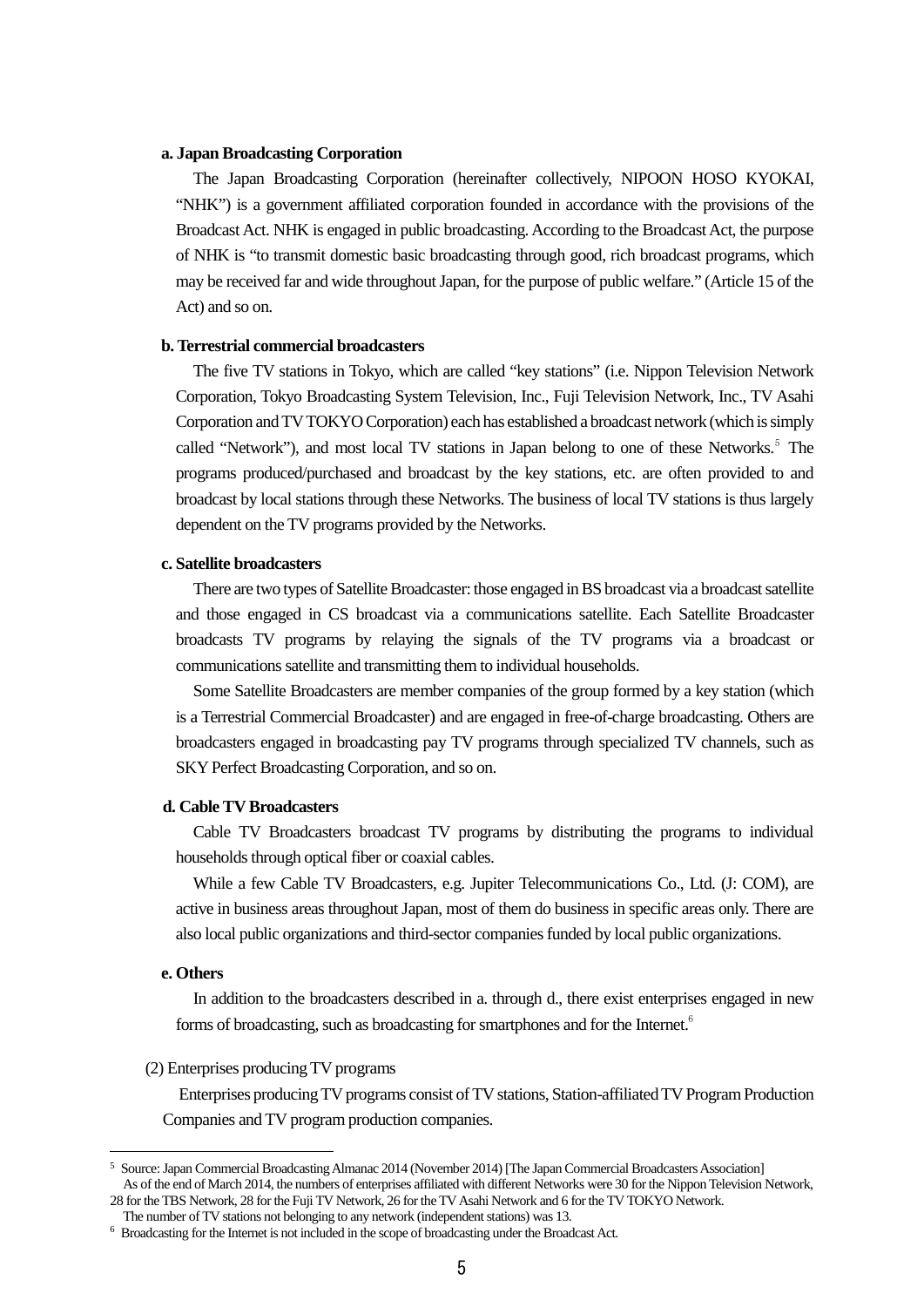There are three types of TV program production companies. The first type of TV program production company produces their own TV programs. The second type of TV program production company does not own machines or editing equipment, but retains producers, directors and staff and carries out and manages the production of programs only. The third type of company dispatches its employees to TV Stations, etc. and has them perform operations related to TV program production under the control and command of the TV Stations, etc.

4. Major Forms of Transactions between TV Stations, etc. and TV Program Production Companies

Major forms of transactions between TV Stations, etc. and TV program production companies are described below.

The transaction forms may be called different names in different enterprises.

#### (1) *Kan-pake* (abbreviation of "complete (*kanzen*) package")

In this form of transaction, a TV program production company is entrusted with the production of the whole of a TV program by a TV Station, etc. and delivers the TV program ready for broadcasting to the TV Station, etc.

For example, a transaction in which a TV program production company is entrusted with the production of a two-hour-long drama by a TV Station and delivers the drama ready for broadcasting is called "*kan-pake*."

## (2) Partial *kan-pake*

In this form of transaction, a TV program production company is entrusted with the production of part of a TV program by a TV Station, etc. and delivers a section of the TV program ready for broadcasting to the TV Station, etc.

For example, a transaction in which a TV program production company is entrusted with the production of a five-minute section covering gourmet information for a one-hour-long information program by a TV Station and delivers that section ready for broadcasting is called "partial *kan-pake*."

# (3) Production collaboration

In this form of transaction, a TV program production company is entrusted by a TV Station, etc. with direction or other operations associated with a TV program to be produced by the TV Station, etc., and performs those operations.

For example, a transaction in which a TV program production company is entrusted by a TV Station with directing a one-hour variety program to be produced by the TV station and performs that operation is called "production collaboration."

# (4) Staffing

In this form of transaction, a TV program production company dispatches personnel to a TV Station, etc., and hasthem perform operations under the control and command of the TV Station, etc.

For example, a transaction in which a TV program production company dispatches personnel to a TV Station, and hasthem operate as assistant directors under the control and command of the TV Station is called "staffing."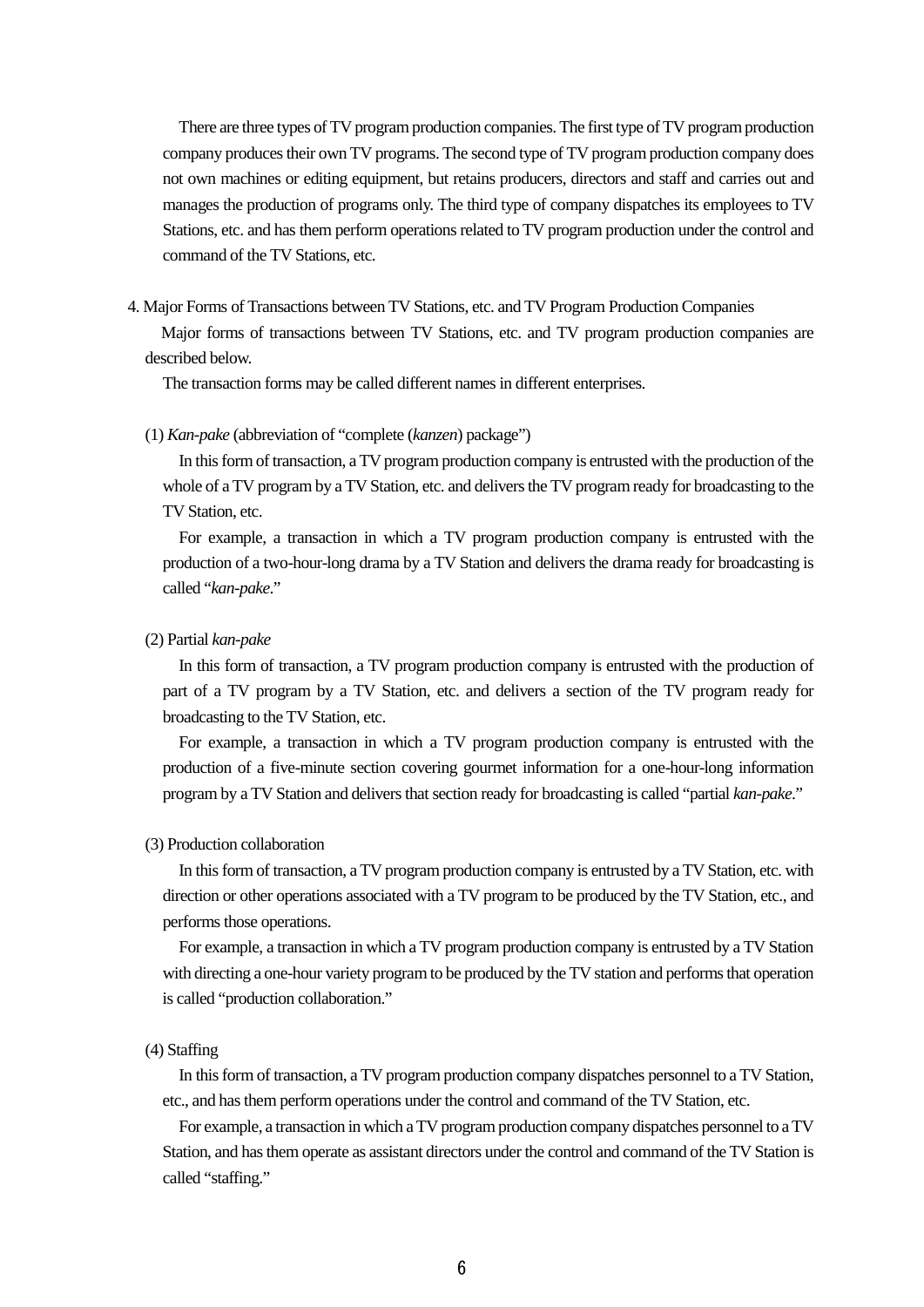# 5. Basic Concept of the Ownership of Copyrights to TV Programs

TV programs are basically protected as "cinematographic works"[7](#page-6-0) under the Copyright Act. In the Act, the author of a cinematographic work is defined as "a person who, by taking charge of producing, directing, filming, art direction, etc., has creatively contributed to the creation of such cinematographic work as a whole."<sup>[8](#page-6-1)</sup> In addition, regarding the copyright to a cinematographic work, the Act stipulates as follows: "The copyright to a cinematographic work shall belong to the maker of said cinematographic work, provided that the authors of the cinematographic work have undertaken to participate in the making of the same."<sup>[9](#page-6-2)</sup>

While the author of the novel, script, music, etc. that was used as the original for producing a cinematographic work is not considered as the author of the cinematographic work itself, the copyright of his/her original work is protected under the Copyright Act.

The "maker of a cinematographic work" is defined as "the person who takes the initiative in, and responsibility for, the making of a cinematographic work."<sup>[10](#page-6-3)</sup> This concept may sometimes conflict with the decision on who—the TV Station, etc. or the TV program production company—should be considered as the maker of the cinematographic work. While this question is to be judged on a case-by-case basis by taking the actual situation in each case into account, it is generally considered as follows; that is, the TV program production company is the person who has taken the initiative in, and responsibility for, the making of the TV program and thus has the ownership thereof, of the whole of the TV program in the case of a "*kan-pake*" transaction, and of the relevant part of the TV program in the case of "partial *kan-pake."*[11](#page-6-4) In the case of transactions involving production collaboration, a TV program production company may be granted ownership depending on the degree of contribution to the TV program production.

# 6. Secondary Use of TV Programs and Window Operation

TV programs may be subject to reuse (secondary use) for other than initial broadcast. Forms of reuse of TV programs vary widely, including "use for rebroadcasting," "making into video form (including DVDs, Blu-ray discs and CD-ROMs)," "use of contents, such as the materials and format of the program," "distribution via the Internet," "sale of programs to other TV stations" and "sale of programs to overseas enterprises."

The operations performed when a TV program is subject to secondary use are collectively referred to as "window operations," and include serving as a window for negotiation and execution of a contract with the counterparty to the transaction and allocating revenues among the relevant copyright holders. In general, enterprises that have served as a window first collect fees for acting as a window and then allocate revenues among the relevant copyright holders.

When a TV program is subject to secondary use, it is necessary to obtain permission for the secondary use from not only the holders of the copyrights in the TV program itself, but also the holders of the copyrights in the original novel, script, or music of the TV program.

<u>.</u>

<span id="page-6-0"></span><sup>7</sup> Article 2, Paragraph 3 of the Copyright Act

Article 16 of the Copyright Act

<sup>9</sup> Article 29 of the Copyright Act

<span id="page-6-3"></span><span id="page-6-2"></span><span id="page-6-1"></span><sup>&</sup>lt;sup>10</sup> Article 2 (1) (x) of the Copyright Act

<span id="page-6-4"></span><sup>&</sup>lt;sup>11</sup> The Guidelines on Improvement of Transactions for Production of Broadcast Contents [3rd Edition] (March 2014 [Ministry of Internal Affairs and Communications]) stipulate that a "program whose production is entrusted completely" means a TV program that has been made by a production company under its own initiative who takes responsibility for making it, and for which the planning, shooting, recording, production and editing have been wholly undertaken by the production company, and that has been delivered to the broadcaster as a TV program meeting all the technical requirements and ready for broadcasting. The Guidelines also stipulate that TV programs called "*kan-pake*" or "complete package programs" among commercial broadcasters generally fall in the category of "programs whose production is entrusted completely." According to the Guidelines, the ownership of a TV program produced in this form should, in principle, be granted to the production company to whom these operations were entrusted."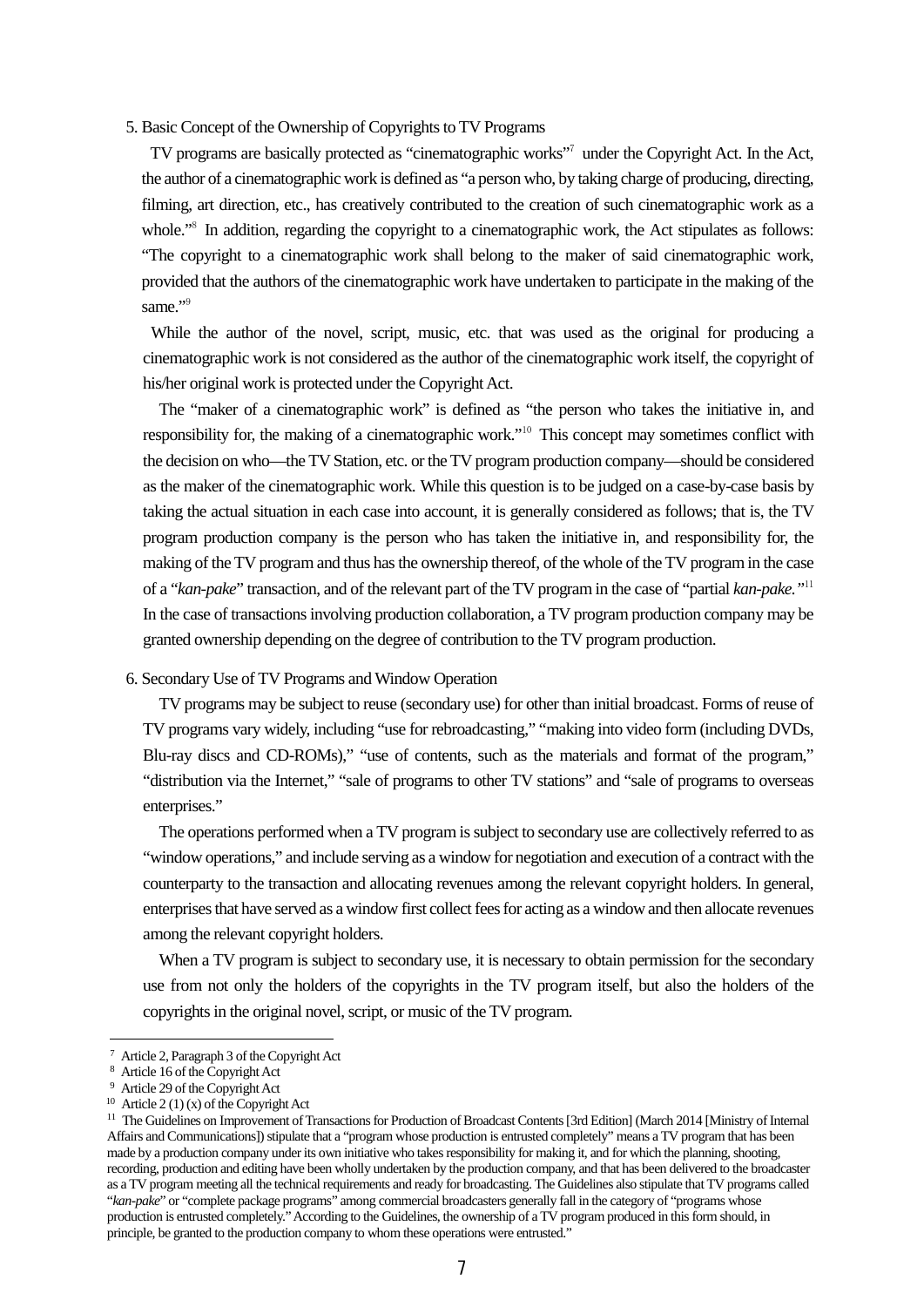## CHAPTER III: SUMMARY AND EVALUATION OF SURVEY RESULTS

- 1. Overview of TV Stations, etc. and TV Program Production Companies
	- (1) Amount of capital

While most of the TV Stations, etc. are enterprises capitalized at over 50 million yen (87.9%), most of the TV program production companies are capitalized at 50 million yen or less (91.7%). Many of the TV Stations, etc. and the TV program production companies that responded to the Survey are enterprises that can be subject to the Subcontract Act.

#### (2) Annual sales

The annual sales of most of the TV Stations, etc. are over 1 billion yen (83.6%), while annual sales of the TV program production companies are 500 million yen or less (72.2%).

(3) Number of client TV Stations, etc. of TV program production companies

TV program production companies with three client TV Stations, etc. or less represent 42.1% of the total, and those with one client TV Station, etc. represent 15.9% of the total.

(4) Degree of dependence on transactions

TV program production companies whose degree of dependence on their top client TV Station, etc. in terms of annual trade volume is over 30% represent 45.4% of the total. For 27.8% TV program production companies, their top client TV Station, etc. accounts for over 50% of their annual trade volume.

As described above, TV program production companies are smaller in size than TV Stations, etc. and tend to depend on trade with specific client TV Stations, etc.

- 2. Transactions between TV Stations, etc. and TV Program Production Companies
	- (1) Form of transactions

Major forms of transactions between TV program production companies and their Major Client TV Stations, etc. are "kan-pake" (71.7%), "production collaboration" (16.5%), "staffing" (7.7%) and "partial kan-pake" (4.2%).

(2) Ratios by different genres of TV programs

Looking at the ratios by different genres of TV programs subject to transactions between TV program production companies and their Major Client TV Stations, etc., "news, reports and information" represent the highest of all genres (47.2%), followed by "variety" (24.3%).

(3) Terms of transactions

Most TV Stations, etc. (over 95%) replied that when they entrust the production of a TV program, they prescribe the major trading terms, such as the content of the order, the amount of payment and the payment due date.

While many TV Stations, etc. (71.9%) prescribed in advance the "scope of copyright assignment and clearance," the ratios of TV Stations, etc. who prescribed other trade terms in advance are lower than this ratio, with 33.5% for "fee for the transfer of copyright," 28.8% for "matters related to window operations for secondary use" and 20.3% for "matters related to allocation of revenues from secondary use."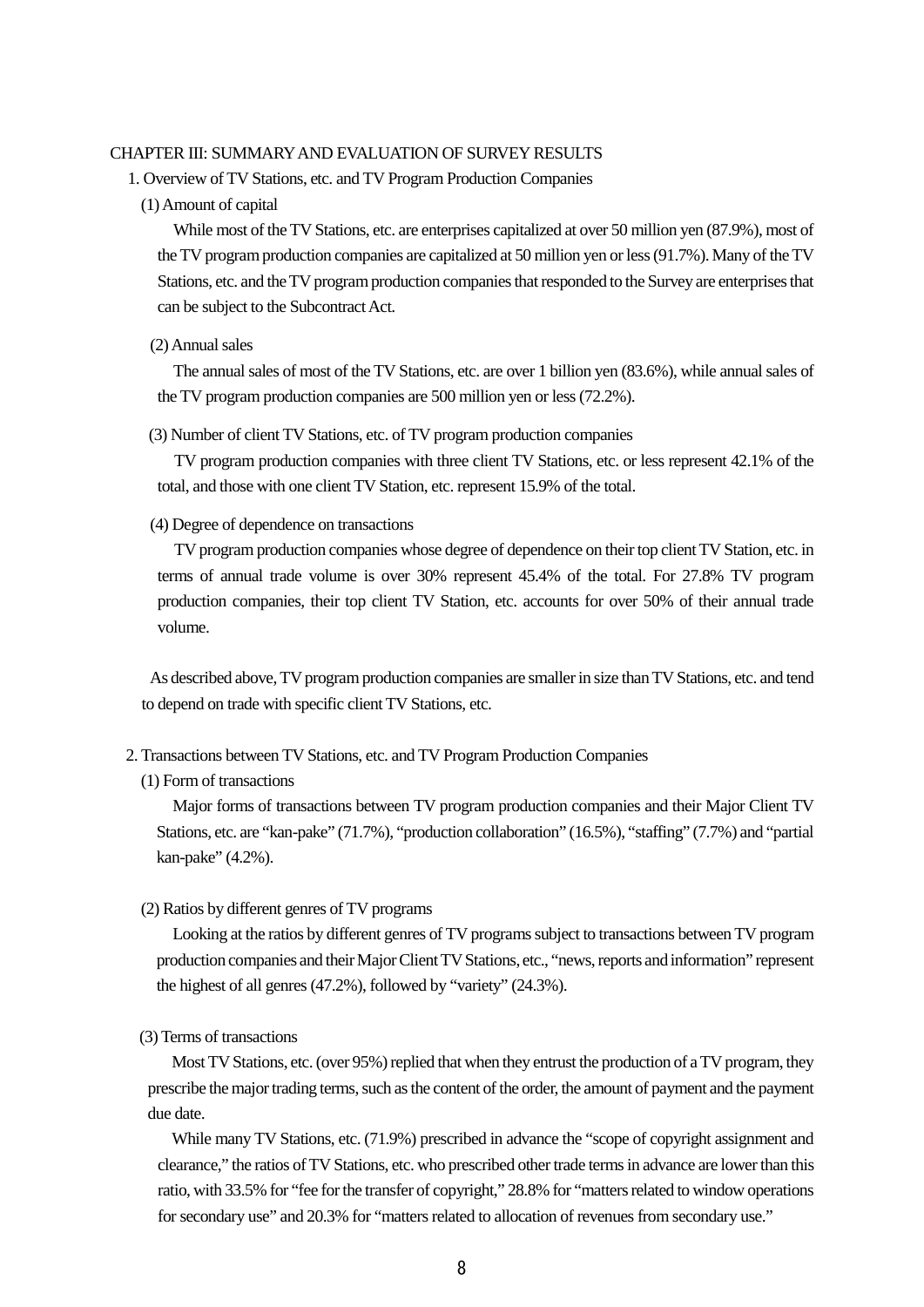# (4) Payment system

Most TV Stations, etc. (95.4%) have determined their payment systems, typically in which the calculation closing date is at the end of each month and the payment date is at the end of the following month (i.e. the period from the closing date to the payment date is one month or less).

For the calculation of closing standards related to the payment of prices, many TV Stations, etc. have specified the "date of delivery" for *kan-pake*, partial *kan-pake* and production collaboration (68.2%) and the "date of dispatch" for staffing (88.9%). However, a certain percentage of TV Stations, etc. have specified the "date of broadcast" (27.9% for *kan-pake*, partial *kan-pake* and production collaboration and 11.1% for staffing).

#### (5) Delivery of written documents

While many TV Stations, etc. deliver written documents including terms of transactions, etc.  $(84.1\%)$ , a certain percentage of TV Stations, etc. replied that they "do not deliver" or "did not deliver in some cases" (15.9%).

(6) TV program production companies subjected to practices that could be seen as being in conflict with the Regulations

All the TV program production companies that were forced to accept unfair disadvantages, such as "transactions causing difficulties in securing profitability (beating down of prices)" and "free-of-charge transfer, etc. of copyright," replied that they did so "out of concern over the possible effect that a refusal could have on future transactions" or "due to suggestion by the TV Station, etc. that a refusal could have an effect on future transactions." Such practices on the part of TV Stations, etc., which would result in forcing TV program production companies to comply with requests for unfair penalties out of concern over the possible effect on the continuation of transactions with TV Stations, etc., could be seen as being in conflict with the Regulations.

Table 1 shows TV program production companies subjected to practices that could be seen as being in conflict with the Regulations. Forty-three TV program production companies (39.4%) replied that they were subjected to at least one practice that could be seen as being in conflict with the Regulations.

Looking at the survey results by type of practice, the most number, 22 (or 20.2%), of TV program production companies mentioned "transactions causing difficulties in securing profitability (beating down of prices)," followed by 14 (or 12.8%) TV program production companies that mentioned "freeof-charge transfer, etc. of copyright."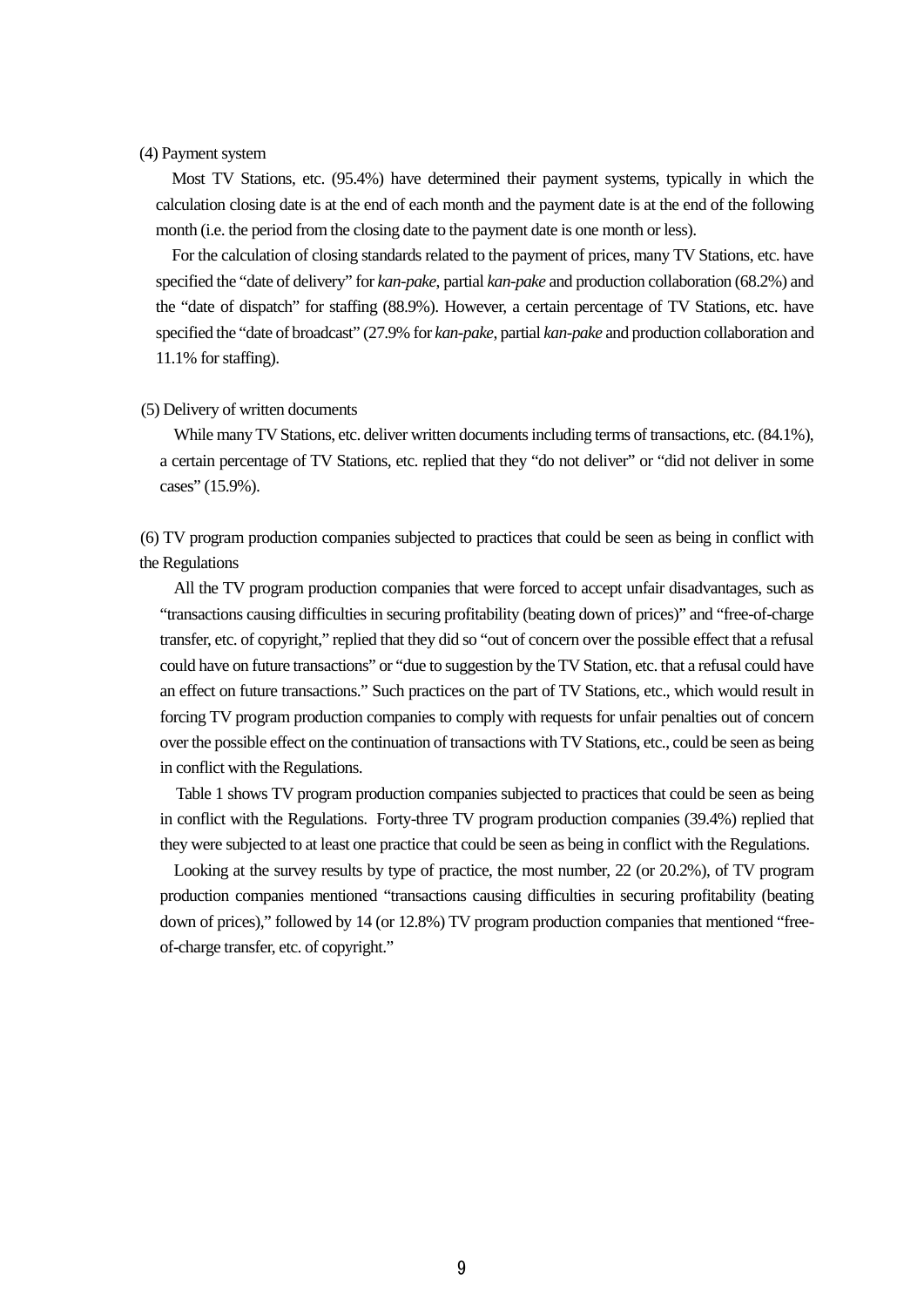| Type of practice                                                                       | No. of TV program<br>production companies<br>subjected to practices<br>that could be seen as<br>being in conflict<br>with the Regulations | Ratio to the total No. of<br>TV program production<br>companies |  |
|----------------------------------------------------------------------------------------|-------------------------------------------------------------------------------------------------------------------------------------------|-----------------------------------------------------------------|--|
| Transaction causing difficulties in securing<br>profitability (beating down of prices) | 22                                                                                                                                        | 20.2% (22/109)                                                  |  |
| Redoing                                                                                | 13                                                                                                                                        | 11.9% (13/109)                                                  |  |
| Changes to the content of order                                                        | 7                                                                                                                                         | $6.4\%$ (7/109)                                                 |  |
| Works, etc. not included in the order                                                  | 9                                                                                                                                         | 8.3% (9/109)                                                    |  |
| Cancellation of part of the order                                                      | 1                                                                                                                                         | $0.9\%$ (1/109)                                                 |  |
| Request for purchase/use of a product/service                                          | 8                                                                                                                                         | 7.3% (8/109)                                                    |  |
| Request for provision of money                                                         | 1                                                                                                                                         | $0.9\%$ (1/109)                                                 |  |
| Request for provision of services                                                      | 1                                                                                                                                         | $0.9\%$ (1/109)                                                 |  |
| Delay in payment                                                                       | 5                                                                                                                                         | $4.6\%$ (5/109)                                                 |  |
| Reduction in prices                                                                    | 8                                                                                                                                         | 7.3% (8/109)                                                    |  |
| Free-of-charge transfer, etc. of copyright                                             | 14                                                                                                                                        | 12.8% (14/109)                                                  |  |
| Failure to allocate proceeds from secondary use, etc.                                  | 11                                                                                                                                        | 10.1% (11/109)                                                  |  |
| Total <sup>12</sup>                                                                    | 43                                                                                                                                        | 39.4% (43/109)                                                  |  |

Table 1. TV program production companies subjected to practices that may be seen as being in conflict with the Regulations

(7) TV Stations, etc. who committed practicesthat could be seen as being in conflict with the Regulations In contrast to the 43 TV program production companies in (6) above, the number of client TV Stations, etc. who committed practices that could be seen as being in conflict with the Regulations is 97, and their business categories are shown in Table 2. The business category "terrestrial broadcasters" contains the highest number (86) of client TV Stations, etc. who committed practices that could be seen as being in conflict with the Regulations.

-

<span id="page-9-0"></span><sup>&</sup>lt;sup>12</sup> Since some TV program production companies were subjected to more than one type of practice that could be seen as being in conflict with the Regulations, the numbers of TV program production companies by different types of practices totaled 100. However, the number of TV program production companies obtained after excluding duplicates totals 43.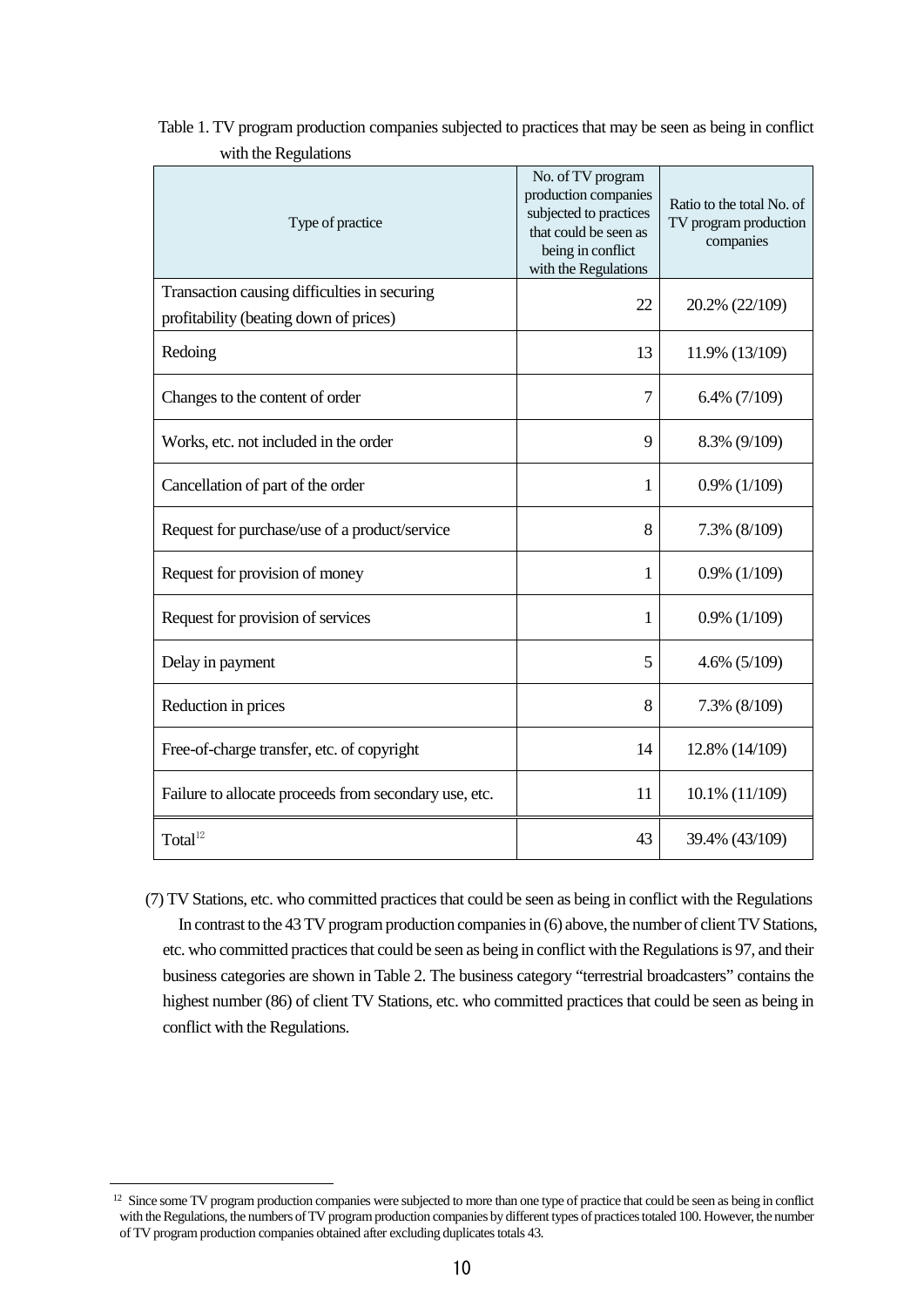Table 2. TV Stations, etc. who committed practices that could be seen as being in conflict with the Regulations

| Business categories of TV Stations, etc. | Total numbers of client TV Stations, etc. who<br>committed practices that could be seen as<br>being in conflict with the Regulations |
|------------------------------------------|--------------------------------------------------------------------------------------------------------------------------------------|
| <b>Terrestrial broadcasters</b>          | 86                                                                                                                                   |
| Satellite broadcasters                   |                                                                                                                                      |
| <b>Cable TV Broadcasters</b>             |                                                                                                                                      |
| Total                                    |                                                                                                                                      |

(8) Correlation with capital, etc. of TV program production companies

a. Correlation with capital

Table 3 shows the capital of the 43 TV program production companies in (6) above. As shown in this table, TV program production companies with smaller capitalization tend to be more likely to be subjected to practices that could be seen as being in conflict with the Regulations.

| Capital of TV program                                                                                                                  | Up to $10$  | From 10 million yen  | Over 50     |        |
|----------------------------------------------------------------------------------------------------------------------------------------|-------------|----------------------|-------------|--------|
| production companies                                                                                                                   | million yen | up to 50 million yen | million yen | Total  |
| No. of TV program<br>production companies<br>subjected to practices that<br>could be seen as being in<br>conflict with the Regulations | 27          | 13                   | 3           | 43     |
| Total number of TV program<br>production companies                                                                                     | 65          | 35                   | 9           | 109    |
| Ratio                                                                                                                                  | 41.5%       | 37.1%                | 33.3%       | 39.4%  |
|                                                                                                                                        | 27/65       | 13/35                | 3/9         | 43/109 |

Table 3. Correlation with capital

b. Correlation with degree of dependence on transactions

The 43 TV program production companies in (6) above have been subjected to practices that could be seen as being in conflict with the Regulations in transactions with a total of 97 client TV Stations, etc. For 94 out of the 97 client TV Stations, etc., the degrees of dependence of TV program production companies on transactions have been identified. Table 4 shows the degrees of dependence on transactions for these 94 TV Stations, etc. As shown in the table, TV program production companies with higher degrees of dependence tend to be more likely to be subjected to practices that could be seen as being in conflict with the Regulations.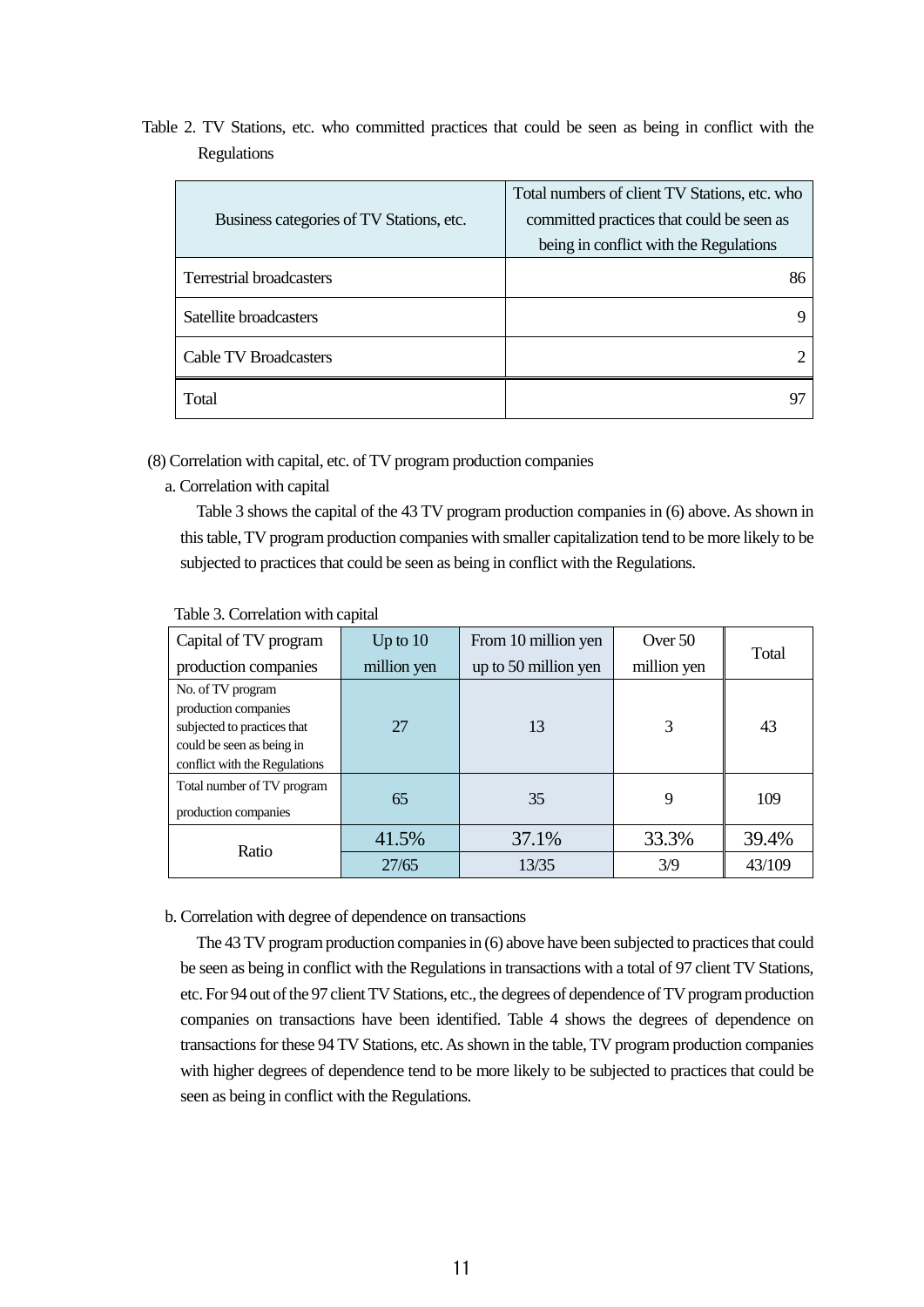| Degree of dependence<br>on transactions                                                                                                                              | $10\%$ or less | From 10%<br>up to $30\%$ | From 30%<br>up to $50\%$ | <b>Over 50%</b> | Total  |
|----------------------------------------------------------------------------------------------------------------------------------------------------------------------|----------------|--------------------------|--------------------------|-----------------|--------|
| No. of transactions in which<br>TV program production<br>companies were subjected<br>to practices that could be<br>seen as being in conflict<br>with the Regulations | 53             | 22                       | 7                        | 12              | 94     |
| No. of transactions for<br>which the degree of<br>dependence has been<br>identified                                                                                  | 187            | 69                       | 20                       | 28              | 304    |
| Ratio                                                                                                                                                                | 28.3%          | 31.9%                    | 35.0%                    | 42.9%           | 30.9%  |
|                                                                                                                                                                      | 53/187         | 22/69                    | 7/20                     | 12/28           | 94/304 |

Table 4. Correlation with the degree of dependence on transactions

(9) Treatment of Consumption Tax

In this survey, the JFTC asked TV program production companies whether they could add an amount equal to the increase in the consumption tax rate in April 2014 to the prices of the transactions for TV program production with their Major Client TV Stations, etc. Among 105 TV program production companies that provided responses to the question, 101 (96.2%) replied that they could add all of the amount, 3 (2.9%) replied that they could add part of the amount, and 1 (1.0%) replied that it could add none of the amount.

A question concerning price negotiations with Major Client TV Stations, etc. after the increase in the consumption tax rate in April 2014 was asked to the 18 TV program production companies who remained after excluding enterprises that replied that they "consider bare prices only." The question was whether or not their requests for use of a tax-exclusive pricing system, if any, were accepted by their Major Client TV Stations, etc. Sixteen out of the 18 TV program production companies replied to this question, with three of them giving the answer "Yes" (18.8%) and 13 giving the answer "No" (81.3%).

# CHAPTER 4: ACTIONS OF THE JFTC

The Survey has revealed that practices that could be seen as being in conflict with the Regulation of the Abuse of Superior Bargaining Position were conducted by TV Stations, etc. in some parts of the transactions for the production of TV programs. The JFTC should thus closely monitor the situation to prevent TV Stations, etc. from continuing practices that could be seen as being in conflict with the Regulation against TV program production companies.

Looking at the results of the Survey with the focus on the ratios of TV program production companies subjected to different types of practices that could be seen as being in conflict with the Regulation, characteristics observed are that practices related to the treatment of copyright, i.e. "free-of-charge transfer, etc. of copyright" (12.8%) and "failure to allocate proceeds from secondary use, etc." (10.1%), showed higher ratios, in addition to "transactions causing difficulties in securing profitability (beating down of prices)" and "redoing." It is considered that this comes against a background in which matters surrounding the treatment of copyright are not made clear by TV Stations, etc., as evidenced by the following results. That is, while 71.9% of the TV Stations, etc. who replied to the questions on contracts regarding the treatment of copyright prescribed the "scope of copyright assignment and clearance" in advance, the ratios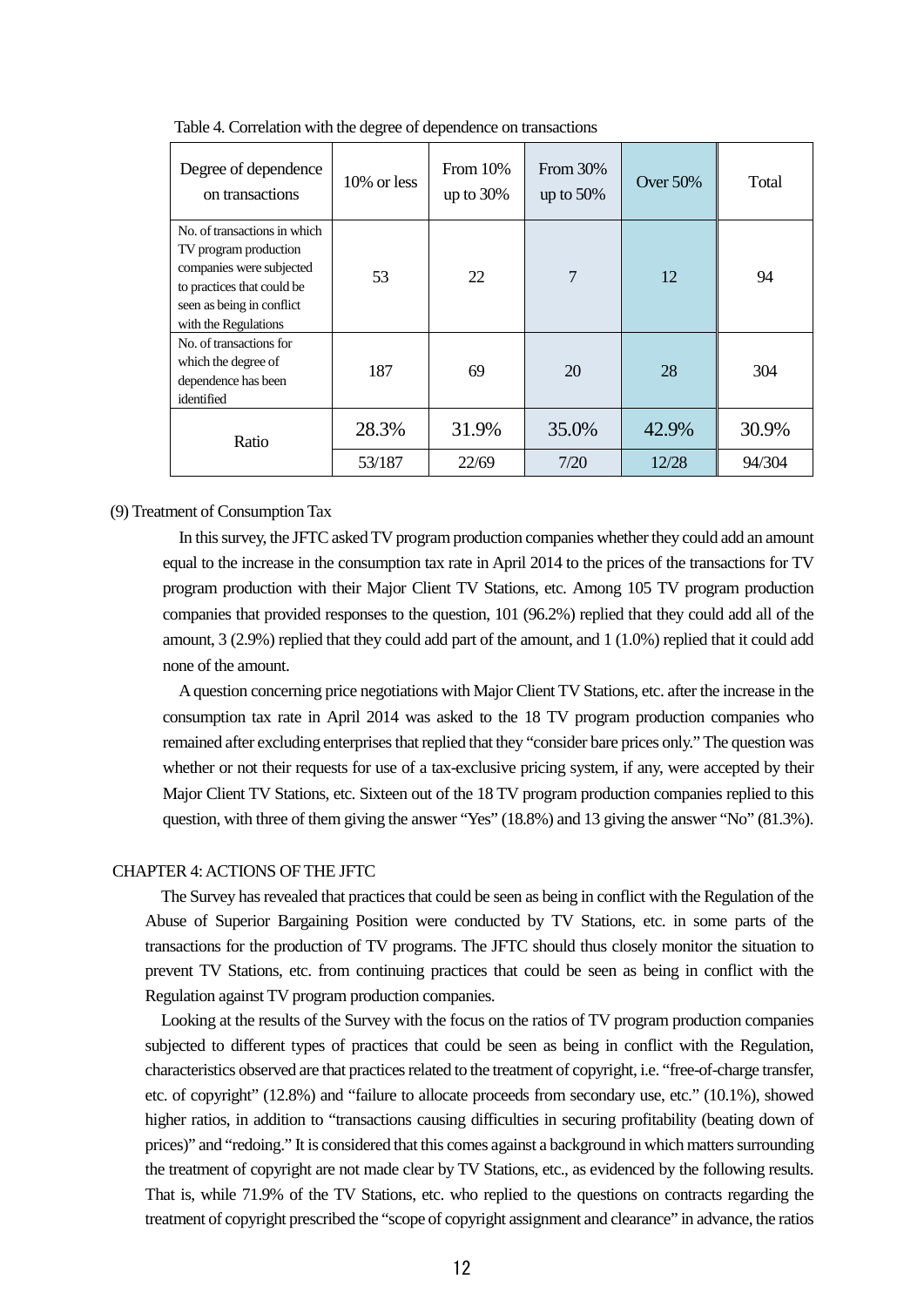are lower for "fee for the transfer of copyright" (33.5%), "matters related to window operations for secondary use" (28.8%) and "matters related to allocation of revenues from secondary use" (20.3%). In this respect, the Guidelines Concerning Abuse of Dominant Bargaining Position in Service Transactions under the Antimonopoly Act<sup>[13](#page-12-0)</sup>( hereinafter collectively, "Service Transactions Guidelines") stipulate: "It is necessary to clarify the terms of transaction including clear indication that the contracting party presents the payment estimate containing the said proceeds for the transferring the rights or others of the contracted party. From the viewpoint of preventing violations, it is desirable to specify a fee for the transfer of rights when the entrustor presents an entrustment fee, wherever practicable." Thus, it is necessary for TV Stations, etc. to clarify the treatment of copyright to the maximum extent possible in advance through consultation with the TV program production companies. On the other hand, it can be seen that TV program production companies are placed in a harsh trading environment, as suggested by the replies given by TV program production companies to the effect that even requesting TV Stations, etc. to enter into discussions concerning the treatment of copyright is difficult. These replies include: "We have never initiated actions on our side because we might face pressure if we ask to discussthe ownership of copyright," and "We are not satisfied with the fact that no fee is paid for the transfer of copyright. However, due to a suggestion made by TV Stations, etc. and out of our own concerns over the possible effect on future transactions, we cannot afford not to accept the demands of the TV Stations, etc. when other companies do." The JFTC needs to make it widely known that the practice of TV Stations, etc. in prescribing trading terms advantageous to themselves unilaterally or preventing TV program production companies from requesting discussions by suggesting that this could have a possible effect on future transactions or other similar practices could be seen as being in conflict with the Regulations.

Furthermore, such practices, if conducted between TV Stations, etc. and TV program production companies to which the Subcontract Act applies in terms of capital category, could be seen as being in conflict with not only the Regulations but also the Subcontract Act. According to the results of the Survey, approximately 80% of transactions between 43 TV program production companies that were subjected to practices that could be seen as being in conflict with the Regulations and a total of 97 client TV Stations, etc. that committed such practices could be subject to the Subcontract Act, based on their capital categories. In particular, regarding the treatment of copyright, it should be noted that, where the transfer of a copyright is not included in an order for a transaction, and if a TV Station, etc. requests a TV program production company to transfer the copyright owned by the TV program production company to the TV Station, etc. free of charge, such act could constitute the practice of causing a subcontractor to provide unfair economic gains. Similarly, where the transfer of a copyright is included in an order for a transaction, and if a TV Station, etc. unilaterally sets a significantly low fee for the transfer of the copyright, such act could constitute the practice of beating down prices. These practices could be seen as being in conflict with the Subcontract Act.

Therefore, the JFTC has decided to make public the results of the survey from the viewpoint of preventing violations and ensuring fair transactions, and take the following measures:

1 (1) Provide TV Stations, etc. with seminars to explain the results of the Survey and the contents of the Regulations and the Subcontract Act, including the concept of the treatment of copyright under the Service Transactions Guidelines; and

<u>.</u>

<span id="page-12-0"></span><sup>&</sup>lt;sup>13</sup> See the Guidelines Concerning Abuse of Dominant Bargaining Position in Service Transactions under the Antimonopoly Act (March 17, 1998) 2,7 (1).